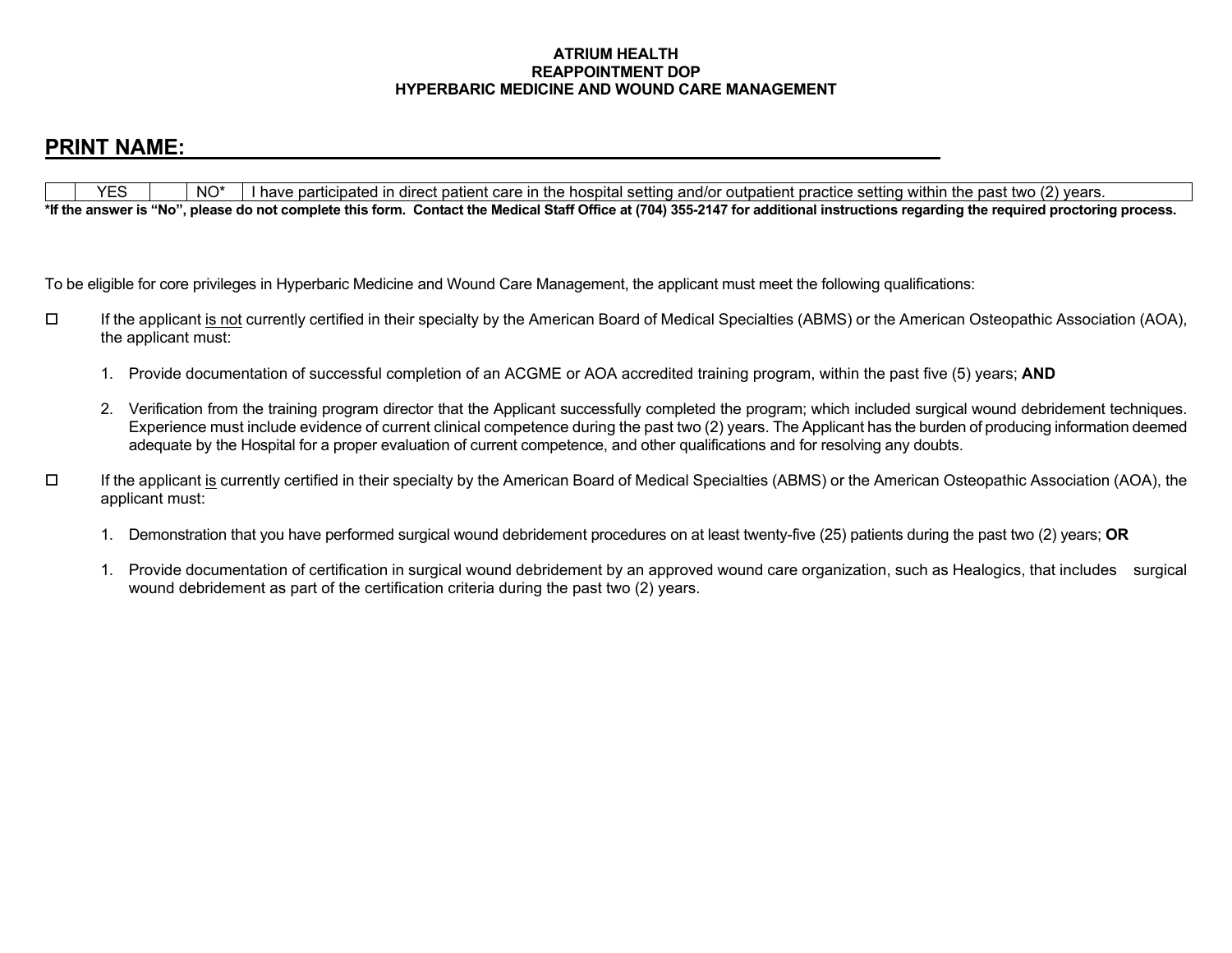NOTE 1: Physicians must apply for "CORE" privileges in order to be eligible for clinical privileges in Hyperbaric Medicine and Wound Care Management privileges at any facility within Atrium Health.

NOTE 2: "CORE" privileges cannot be amended or altered in any way.

NOTE 3: Please note that the exercise of certain privileges enumerated herein is necessarily limited by the operational, and resource constraints of the facility. All procedures must be performed within a clinical setting with the capabilities and organizational structure required to provide appropriate support.

Please check appropriate blocks when applying for privileges (Please strike through any core privileges not being requested):

| <b>CMC</b> | <b>Pineville</b> | <b>University</b><br>City | <b>CR</b> | Lincoln | <b>Cabarrus</b> | <b>Union</b> | Stanly | Anson | Cleveland |        | <b>WOUND CARE MANAGEMENT CORE</b><br><b>PRIVILEGES</b>                                                                                                                                                                                                                                                                                                                                                                                                                                                                                                                                                                                                    |
|------------|------------------|---------------------------|-----------|---------|-----------------|--------------|--------|-------|-----------|--------|-----------------------------------------------------------------------------------------------------------------------------------------------------------------------------------------------------------------------------------------------------------------------------------------------------------------------------------------------------------------------------------------------------------------------------------------------------------------------------------------------------------------------------------------------------------------------------------------------------------------------------------------------------------|
|            |                  |                           |           |         |                 |              |        |       |           | CWCM-1 | Assess, consult, work up, and manage patients<br>who are referred for chronic wound therapy.<br>Recognize and treat various chronic wounds<br>including but not limited to: pressure ulcers,<br>diabetic ulcers, neuropathic ulcers, venous stasis<br>ulcers, and arterial ulcers. Perform cauterization -<br>chemical and/or electrosurgical cautery.<br>Administer/apply local and/or topical anesthesia.<br>Manage associated infections,<br>prescribe<br>pharmaceuticals, and treat and/or refer nutritional<br>problems. Perform debridement of tissue necrosis<br>(nonexcisional and excisional), biopsies, incision<br>and drainage, and suturing. |

NOTE: Wound Care Management Privileges include Surgical Debridement of Wounds (skin, subcutaneous tissue, muscle and bone); Transcutaneous Oximetry Interpretation; Complicated Wound Management; Local and Regional Anesthesia; Wound Biopsy; Preparation of 'wound Bed and Application of Skin Substitutes (Apligraf, Dermagraft, Oasis, Epifix, etc.); and Application of Total Contact Casts.

Wound Care Core privileges do not preclude physicians who have been trained in wound management as part of their specialty from exercising those privileges.

## **Maintenance Criteria for Continued Privileges (CWCM-1):**

The Physician must submit a minimum of twelve (12) hours of continuing education on Wound Care over the past two (2) years. This will be reviewed at the time of reappointment.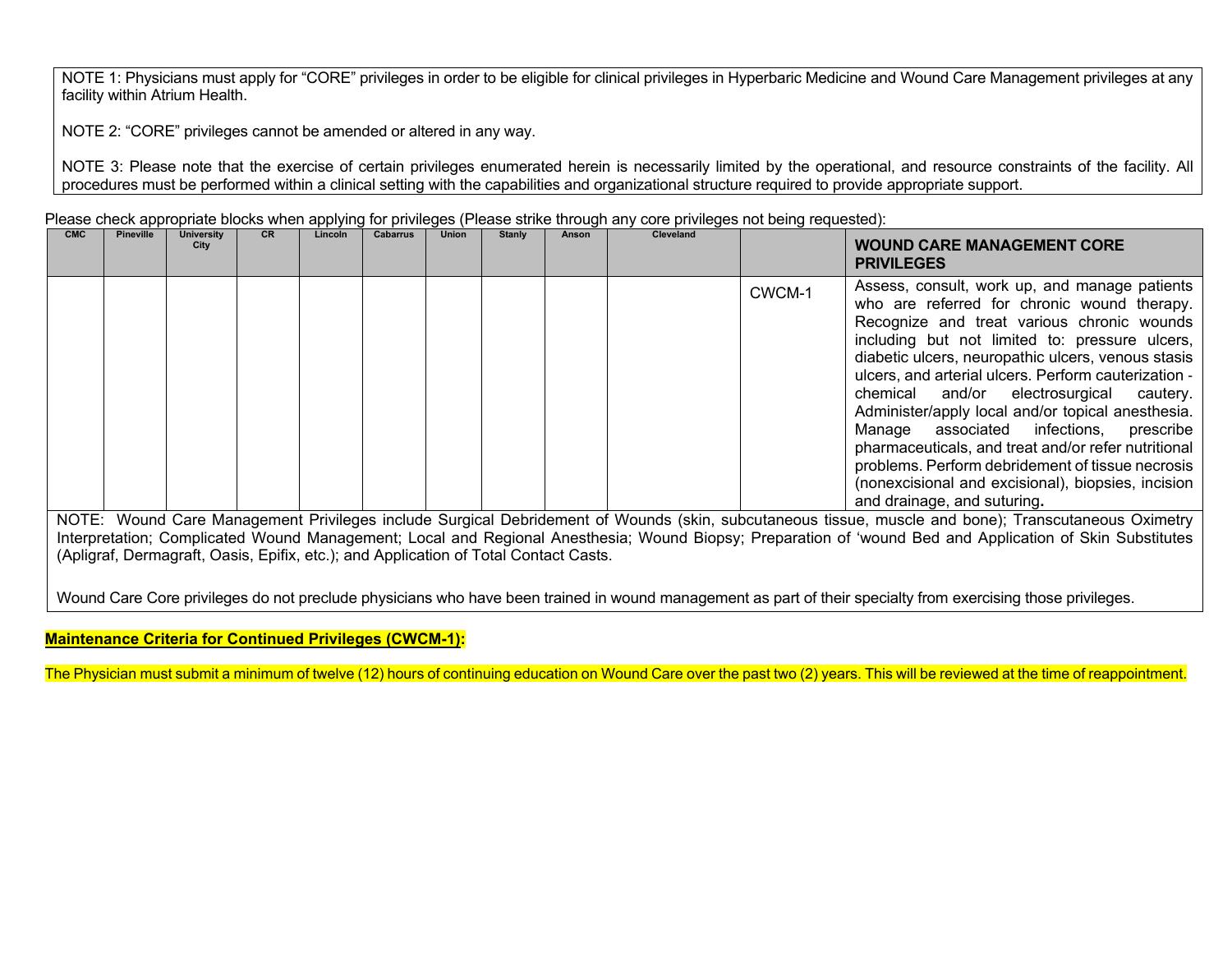| <b>CMC</b> | <b>Pineville</b> | University<br>City | <b>CR</b> | Lincoln | <b>Cabarrus</b> | <b>Union</b> | <b>Stanly</b> | Anson | <b>Cleveland</b> |         | <b>FULL CONSULTING HYPERBARIC MEDICINE</b><br><b>PRIVILEGES</b>                                                                                                                                                                                                                                                                                                                                                                                                                  |
|------------|------------------|--------------------|-----------|---------|-----------------|--------------|---------------|-------|------------------|---------|----------------------------------------------------------------------------------------------------------------------------------------------------------------------------------------------------------------------------------------------------------------------------------------------------------------------------------------------------------------------------------------------------------------------------------------------------------------------------------|
|            |                  |                    |           |         |                 |              |               |       |                  | CHYP-3* | Assess, consult, work-up, and manage patients<br>who are referred for hyperbaric oxygen therapy.<br>Recognize disease entities appropriate for<br>hyperbaric oxygen therapy and the appropriate<br>treatment protocols for each condition. Perform<br>and Interpret Transcutaneous Oximetry and<br>Mapping. Provide supervision of hyperbaric<br>oxygen therapy and management of<br>complications of hyperbaric therapy. Manage<br>emergent / urgent in-chamber patient issues. |

NOTE: Full Consulting Hyperbaric Medicine Privileges include Diabetic Wounds of Lower Extremity; Radiation Tissue Damage; Osteoradionecrosis; Refractory, Chronic Osteomyelitis; Sudden Sensorineural Hearing Loss; Central Retinal Artery Occlusion; Compromised Skin Grafts and Flaps; Problem / Compromised Wounds; Arterial Gas Embolism/Decompression Illness; Crush injury / Compartment Syndrome / Traumatic Ischemia; Acute peripheral arterial insufficiency; Carbon Monoxide/Cyanide Poisoning; Actinomycosis; Necrotizing Soft Tissue Infections; and Manage HBOT Complications (Barotraumas, Oxygen Toxicity, etc.).

Since hyperbaric oxygen therapy in the CHS system is done in the outpatient setting, hospital policy will determine if an inpatient can be treated in that outpatient setting.

## **HYP-3 FULL CONSULTING HYPERBARIC MEDICINE PRIVILEGES**

#### **Credentials Required:**

- 1. Provide documentation of successful completion of an ACGME or AOA approved fellowship training program in hyperbaric medicine within the past five (5) years, **OR**
- 1. Documentation of successful completion of a training program in clinical hyperbaric medicine approved by the Undersea and Hyperbaric Medical Society (UHMS) or the United States military, of a minimum of 40 hours in duration, **OR**
- 1. Provide documentation of board certification in Undersea Hyperbaric Medicine, from the sub-board approved by the ABMS or the AOA, **OR**
- 1. Provide documentation of certification in Hyperbaric Medicine by an approved organization, such as Healogics.

#### **Maintenance Criteria for Continued Privileges (HYP-3):**

The Physician must submit a minimum of twelve (12) hours of continuing education on Hyperbaric Medicine over the past two (2) years. This will be reviewed at the time of reappointment.